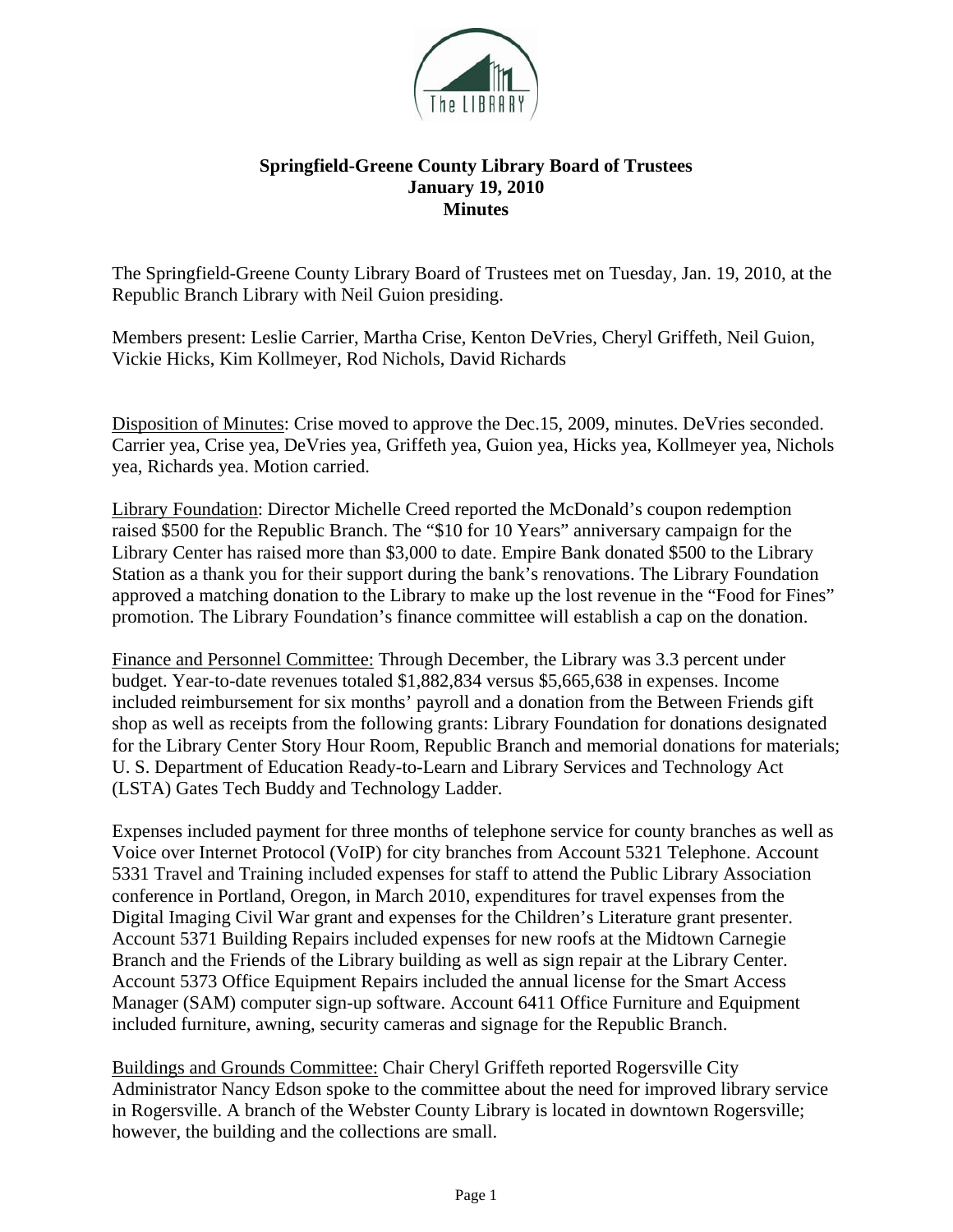The Buildings and Grounds Committee recommended staff compile background information on Missouri Statutes, property tax funding, fees for out-of-county services, tax levy inequities among neighboring counties, cooperative arrangements for library services, etc. This information will be sent to the Rogersville City Administrator as well as communities requesting possible facilities.

The committee discussed an offer to purchase the property adjacent to the Brentwood Branch.

Programs, Services and Technology Committee: Associate Director of Public Services Jim Schmidt gave an overview of information services as part of the strategic planning reports. The committee will present a condensed report as part of the Board education at a future Board meeting.

Circulation in December increased 4.2 percent with 303,196 materials circulating systemwide. Total branch traffic increased 10.8 percent with 141,715 patron visits. Systemwide, 1,626 groups used the meeting rooms with an attendance of 8,487. There were 422,321 searches from remote use of the Library's electronic products. The Web server recorded a total of 1,512,189 page views by 48,780 visitors during December.

Report of the Director: Executive Director Regina G. Cooper displayed a framed picture of the staff taken at the last Staff Development Day. The picture will hang in the Administrative Office area.

The Library's Facebook page went live in December with 245 fans. Whenever a post is made on Facebook, it automatically goes to Twitter. There are 715 people following the Library on Twitter.

The new online newsletter "Springfield Source" launched on Jan. 11. The bi-weekly newsletter will host news from Springfield and Greene County's major government, education and collaborative human services networks.

The weather hotline established for staff to call to get branch or district closure information was used the first week in January.

Cooper, Schmidt and Community Relations Director Kathleen O'Dell will attend the 2010 Springfield Salute to Missouri Legislators on Jan. 27 in Jefferson City. Trustee David Richards will join the trio for the Missouri Library Association's Library Advocacy Day in Jefferson City on Feb. 2.

Missouri Seventh District Senator Jane Cunningham from Chesterfield is proposing legislation to require public libraries to adopt policies on the placement of books and other materials that are obscene or pornographic for minors.

The "Food for Fines" promotion will begin Jan. 24-30. Patrons will receive a 50-cent credit on their library fine balance for each non-perishable food item donated. All donated items will be delivered to the Ozarks Food Harvest to help restock their food supplies.

All 10 branches as well as six private businesses are drop-off sites for the Rotary Club of Springfield's "Winter Warm Up" coat and blanket drive.